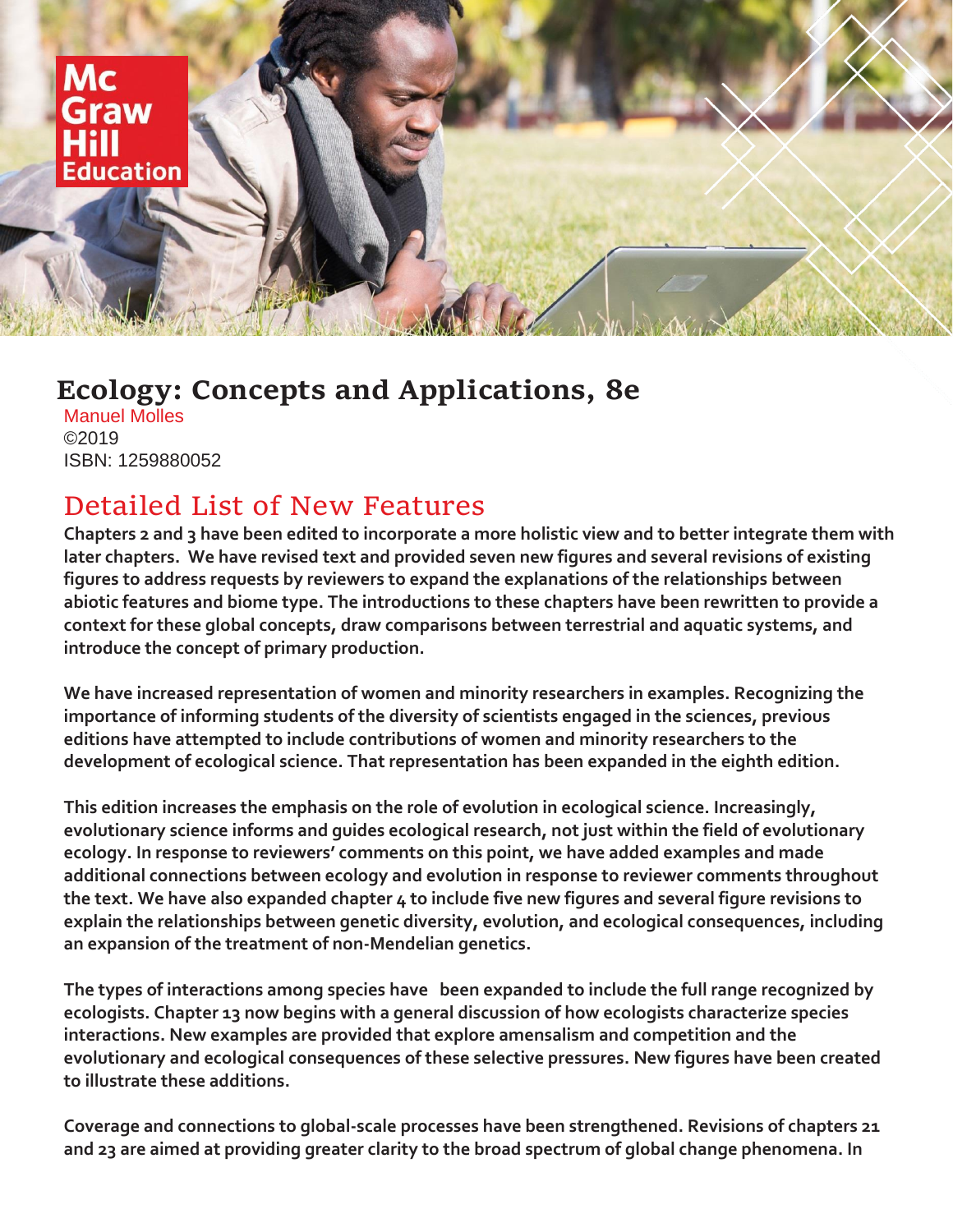**addition, these revised chapters help connect coverage in preceding chapters of topics prominent in global change ecology.**

**The introductions and end-of-chapter review questions have been streamlined. In response to reviewer comments, we have trimmed the introductions to most chapters to move more quickly into the main content. Review questions have also been edited to make them more consistent in length and level of detail to encourage student engagement and to improve their clarity and accessibility.**

**The Investigating the Evidence boxes have been moved from the body of chapters to Appendix A at the end of the book. While we think that this series of exercises in study design and basic statistics remain a valuable adjunct to an introduction to ecology, many instructors have indicated that their presentation in the body of chapters interrupts the f low of the reading and distracts from the core content. By moving the evidence features to the end of the book, we have addressed these concerns, while making them available to instructors and students who find their content useful.**

## Chapter by Chapter Changes

**Chapter 1** An Applications discussion focused on how eco- logical science can inform environmental law and policy now concludes chapter 1. Citing the fact that, since ecological science concerns relationships between organisms and the environment, it is natural to turn to ecology when environmental concerns arise. This new feature addresses what is perhaps the most practical contribution that ecological science can make and provides a conceptual umbrella for Applications discussions in later chapters.

**Chapter 2** The new introduction uses a desert ecology example to introduce the biome concept within the context of evolutionary pressure from both the physical and biological environments, in alignment with requests by reviewers. We now introduce the concept of primary production and the trophic cascade in this chapter to set the stage for in-depth treatment later. The global biomes are now presented with a new Whittaker diagram to explain the relationship between temperature, precipitation, and dominant vegetation. This is paired with, and corresponds to, the biomes as defined in previous editions, moving the figure of the world biomes from the back of the book to this chapter. In response to reviewer requests, we have also added a discussion and figures of the rain shadow effect and microclimates. The latter uses a new figure of the western United States to show the complexity of the biome concept at a finer geologic scale than is typically represented. Revisions have been made to the soil horizon figure to make it more representative and to the orbit of the earth figure to include the 0o point.

**Chapter 3** The introduction has been revised in response to reviewers' comments to directly compare terrestrial and aquatic systems, with a new table for students to consider particular physical features and their implications for the evolution of life in these distinctive environments. The structure of this chapter now better mirrors that of chapter 2. In response to reviewer requests, we have added a discussion and figure to explain thermohaline circulation and associated upwelling and their importance for aquatic life. Both the figure on streams and the one on lake turnover have been improved from the previous edition, with the latter revised to be simpler and more intuitive and show where fish primarily reside during different seasons. The figure on ocean currents now includes eight more seas, including Antarctic seas not shown in previous editions.

**Chapter 4** In response to reviewer requests, the introduction now emphasizes why evolution belongs in an ecology textbook, and includes a new figure that shows how genetic diversity is expressed in phenotypic diversity and how this affects ecological interactions. We have included a new case study of research on crickets that illustrates the concepts of mutation, genetic drift, and natural selection, with corresponding figures. There is also a new figure to explain different mechanisms of genetic drift. Another new figure illustrates where alleles